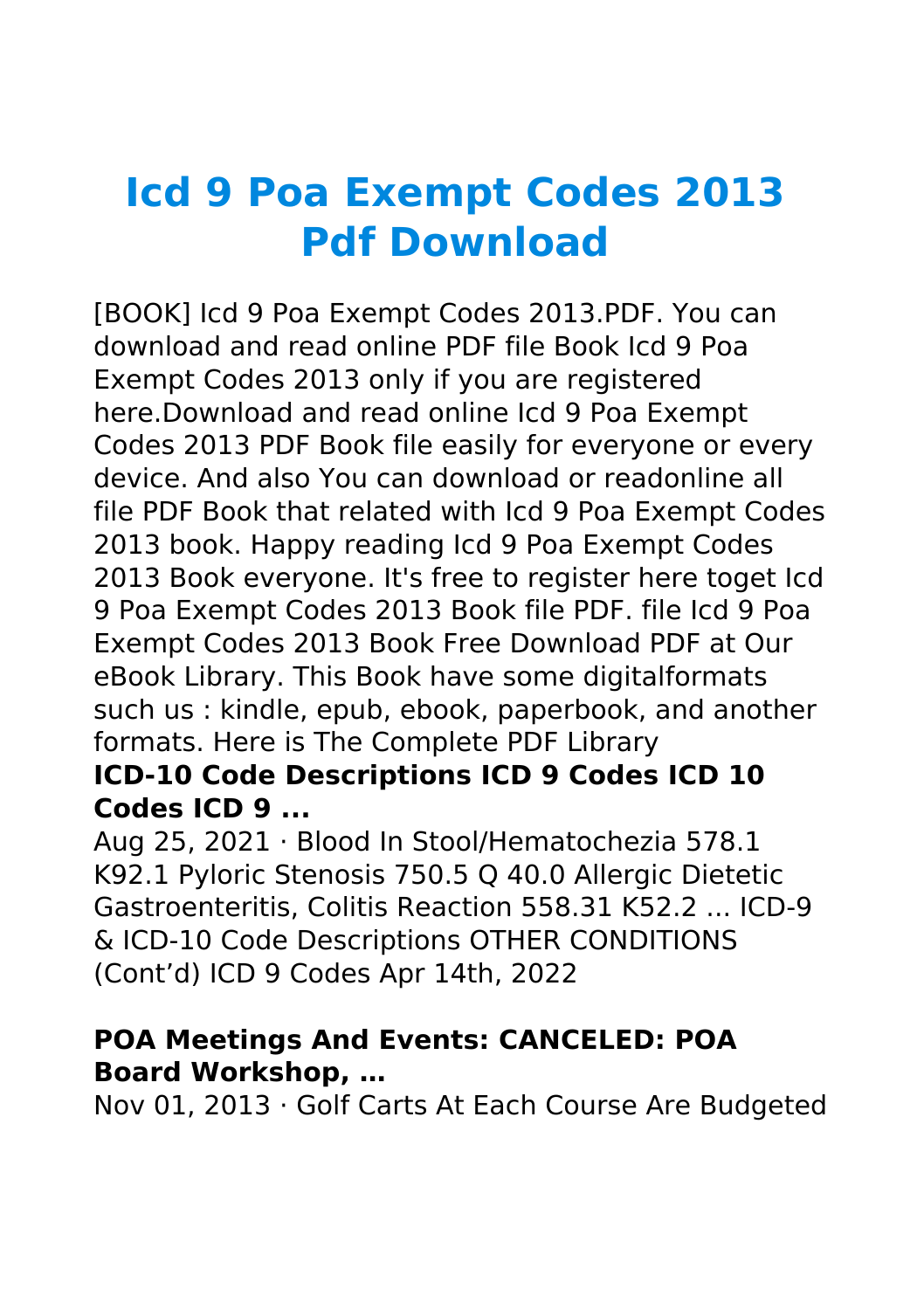To Last Up To 6-7 Years. The Plan Is To Replace The Batteries After 3 And A Half Years. In 2014, The Golf Carts At Toqua Are Scheduled For Battery Replacement. This Is Projected To Cost \$50,000. The Golf Carts At Kahite Are In Their Sixth Years Of Operation And Will Need To Be Replaced In 2014. Mar 1th, 2022

### **Bleeding Episode Type ICD-9 Codes ICD-10 Codes**

Feb 03, 2015 · Supplementary Table 1: ICD-9 And ICD-10 Codes Used For The Identification Of Major Bleeding And Endoscopy ... (hematemesis), 578.1 (blood In Stool), 578.9 (bleeding Of Gastrointestinal Tract Unspecified) K26.4 (Duodenal Ulcer, Chronic Or Unspecified With Bleeding), K26.6 (Duod Jan 12th, 2022

## **ICD-9 To ICD-10 Walkover Table By ICD-9 - Sart.org**

Mar 18, 2014 · ICD-9 To ICD-10 Code Conversion Table For Assisted Reproduction Codes Arranged Numerically By ICD-9 Code ICD-9-CM Description ICD-10-CM 649.53 Spotting, 1st Trimester O26.851 649.63 Uterine Sizedate Discrepancy O26.841 656.13 Rh Incompatibility O36.011 656.83 Subchorionic Hemorrhage O36.8910 682.5 Cellulitis, Buttock, Gluteal L03.317File Size: 321KB Apr 6th, 2022

### **ABDOMEN ICD-9-CM Description ICD-10-CM**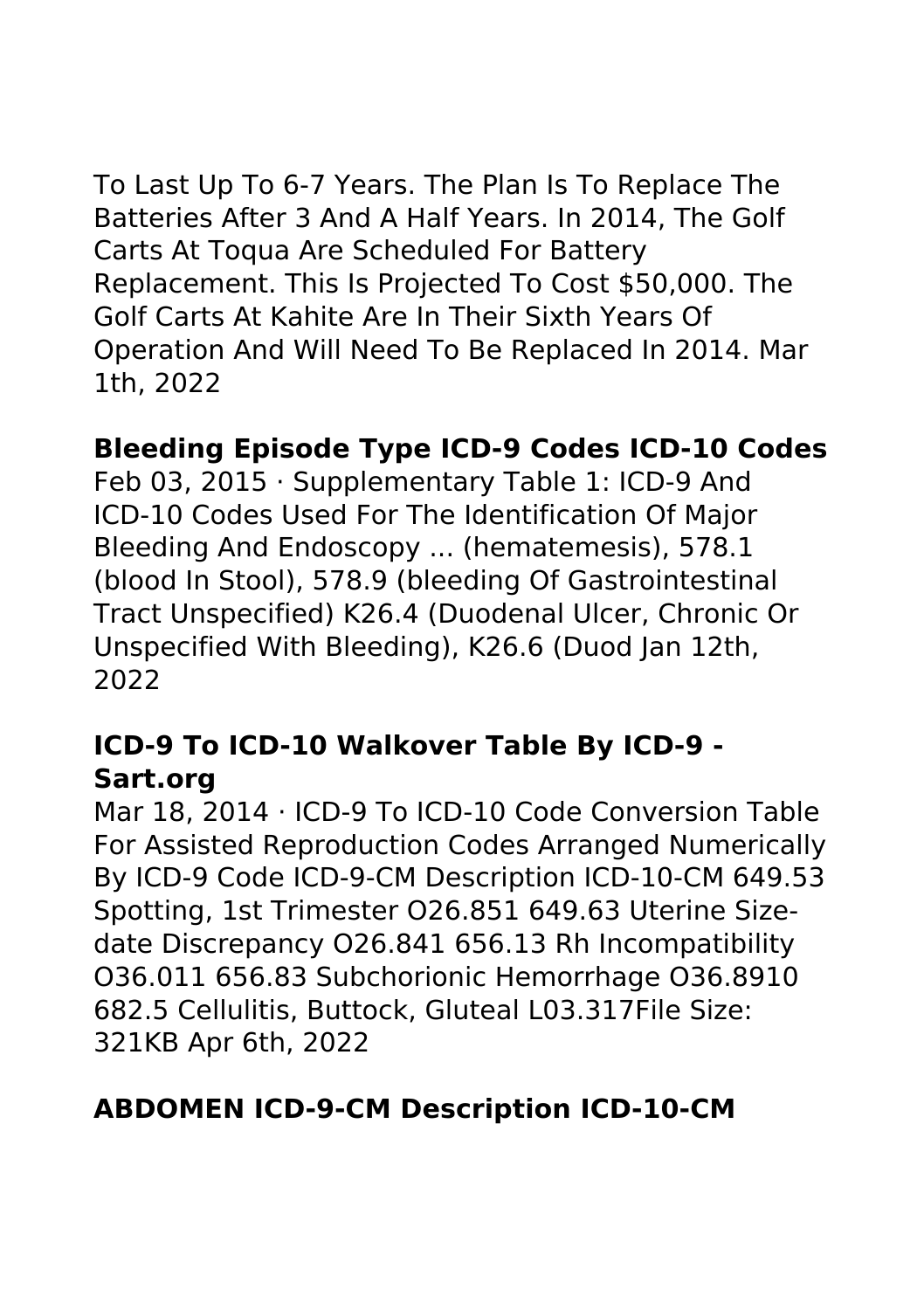# **BREAST ICD-9 …**

ICD-9 To ICD-10 Code Conversion Table For Assisted Reproduction Codes Arranged Alphanumerically By ICD-10 Code Within Category ENDOCRINE, THYROID ICD-9-CM Description ICD-10-CM 245.2 Autoimmune Thyroiditis E06.3 244.9 Hypothyroidism, Unspecified E03.9 Other Nontoxic Goiter E04.\_ Nontoxic Mar 13th, 2022

### **Table Of Contents ICD-10 – Introduction 5 ICD-9 Versus ICD ...**

Page | 3 ICD-10 For Dermatology Copyright 2013-2015, Ellzey Coding Solutions. All Righ Mar 21th, 2022

## **ICD-9-CM ICD-9-CM DESCRIPTION ICD-10-CM DESCRIPTION …**

CODE ICD-9-CM DESCRIPTION ICD-10-CM CODE ICD-10-CM DESCRIPTION 034.0 Streptococcal Sore Throat ... 708.9 Unspecified Urticaria L50.9 Urticaria, Unspecified 780.91 Fussy Infant (baby) R68.12 Fussy Infant (baby) 783.41 Failure To Thrive R Mar 7th, 2022

### **Tax Exempt And Government Entities EXEMPT ORGANIZATIONS ...**

Public Charities F Ederal Tax Law Provides Tax Benefits To Nonprofit Organizations Recognized As Exempt From Federal Income Tax Under Inter Nal Revenue Code (IRC) Section 501(c)(3). The IRC Requires That Tax-exempt Organizations Must Comply With Federal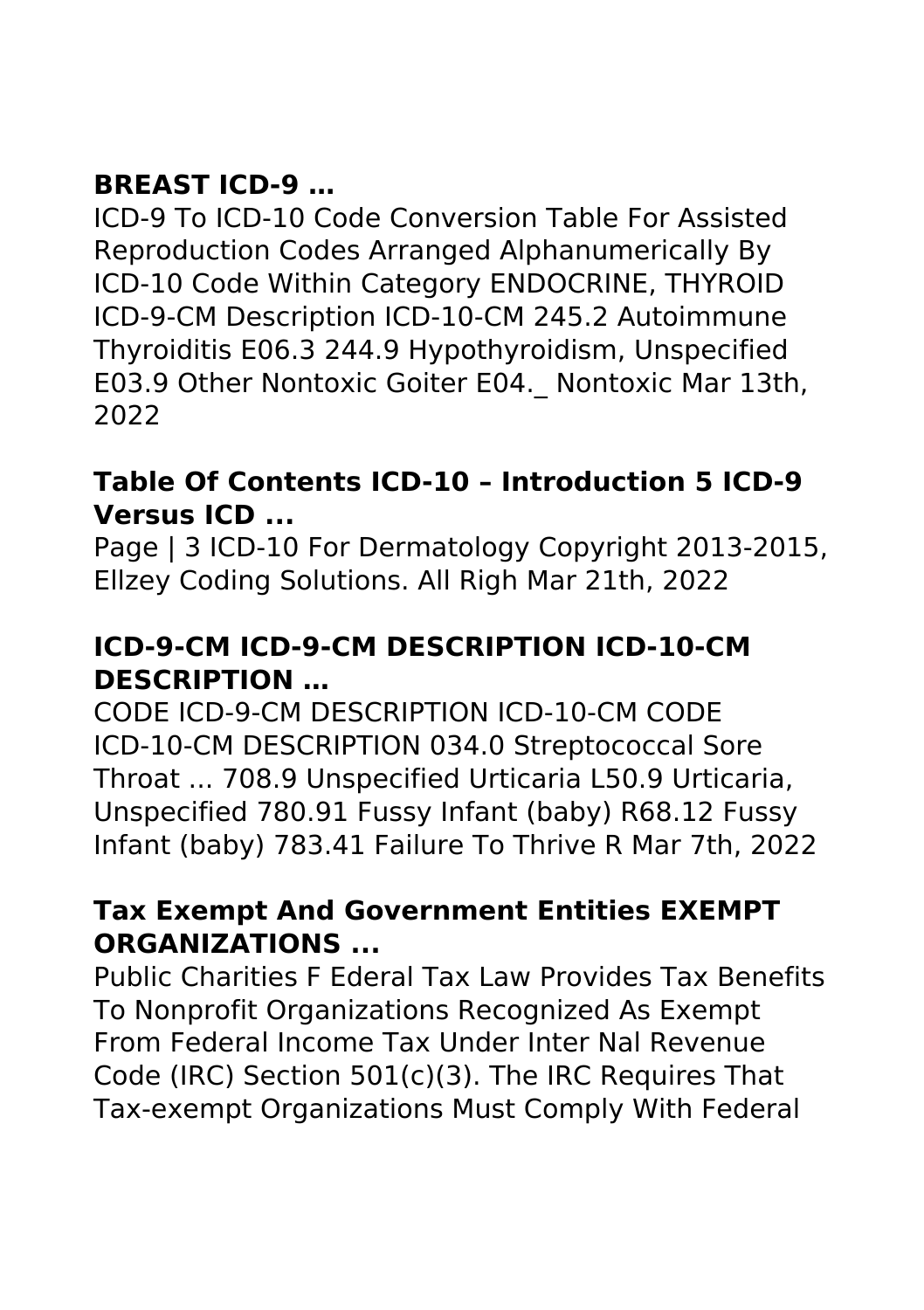Tax Law To Maintain Tax-exempt Status And Avoid Penalties. Apr 12th, 2022

### **ST-119.1 Exempt Org. Exempt Purchase Certificate**

Title: ST-119.1 Exempt Org. Exempt Purchase Certificate Author: SUNY Upstate Medical University Created Date: 1/6/2006 3:36:40 PM Feb 22th, 2022

### **Tax Exempt And Government Entities 501 EXEMPT ...**

2. 501 (c)(3) Applying For 501(c)(3) Tax-Exempt Status, F. Ederal Tax Law Provides Tax Benefits To Nonprofit Organizations Recognized As Exempt From Federal Income Tax Under Section May 24th, 2022

### **Position Title: Office: Exempt/Non-Exempt Date**

To Apply, Please Send A Cover Letter And Resume To Kathy LoBuglio, VP Of Donor Relations, At Klobuglio@care-net.org \_\_\_\_\_ Prepared By: Kathy LoBuglio Signature: <br>
Date: 3 Employee Acknowledgement: Enter Your Name Here I Have Read And Understand The Position Description For The Position I Hold At Care Net. ... Apr 6th, 2022

### **Exempt Qualified - Exempt Activity Application (PDF)**

Grading, Excavation, Or Filling Less Than 3 Cubic Yards: Grading, Excavation, Or Filling Less Than 3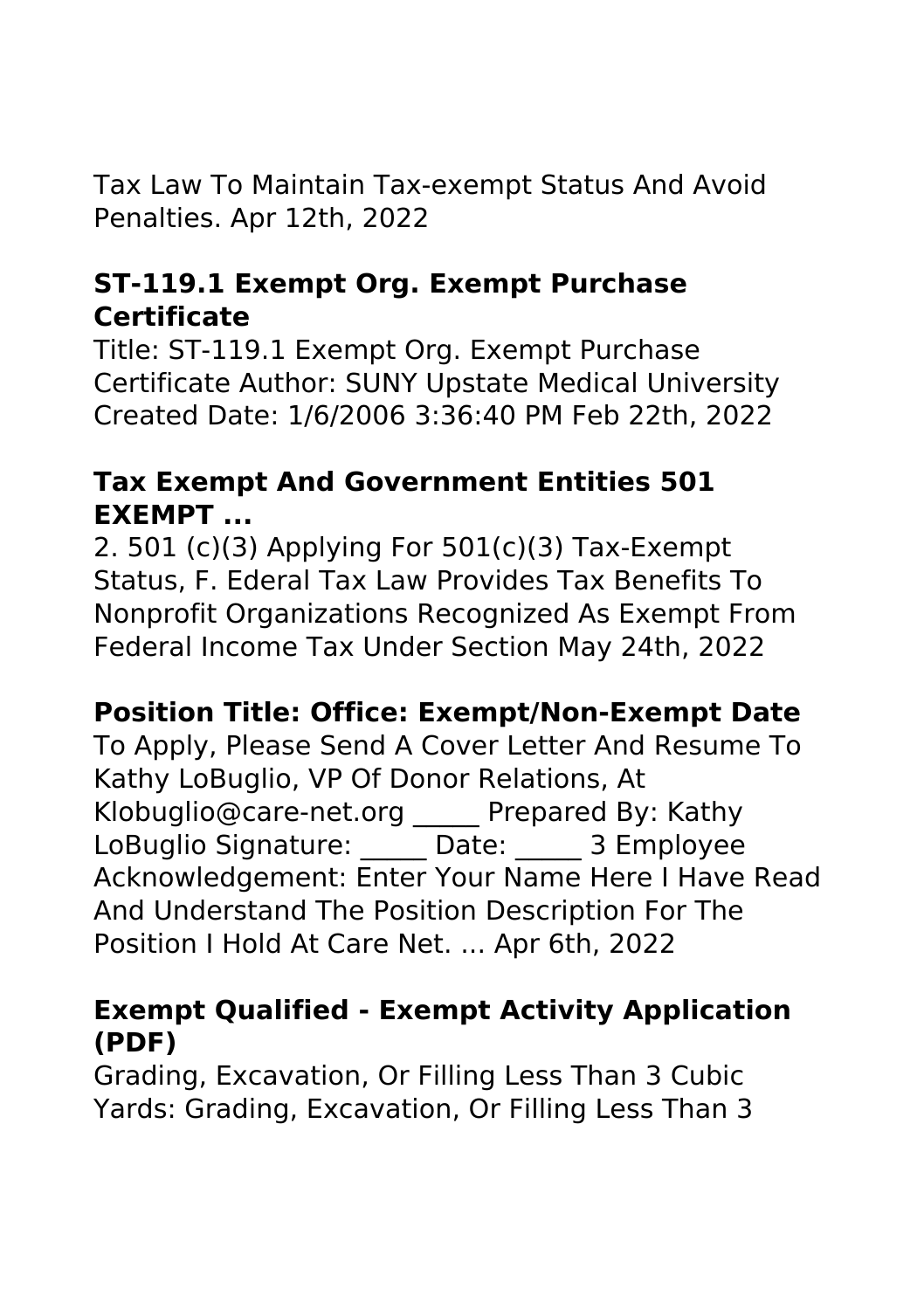Cubic Yards Is ... • The Landscaping Is In Accordance With The TRPA Handbook Of Best Management Practices Requirements For Fertilizer Use And The TRPA Plant List; Mar 20th, 2022

## **ICD-9/ICD-10 UK-HMO Covered Codes For Acupuncture ...**

Feb 15, 2010 · 695.10 L51.0 Nonbullous Erythema Multiforme 279.00 D80.1 Nonfamilial Hypogammaglobulinemia 099.40 N34.1 Nonspecific Urethritis 781.93 R29.891 Ocular Torticollis 726.33 M70.20 Olecranon Bursitis, Unspecified Elbow 066.3 A92.1 O'nyong-nyong Fever 346.21 G43.B1 Ophthalmoplegic Migraine, In Mar 23th, 2022

## **Top 20 Podiatry ICD-9 To ICD-10 Codes - CureMD**

(718) 684 9298 Top 20 Podiatry ICD-9 To ICD-10 Codes 9 10 9 10 9 10 825.25 Fracture Of Metatarsal Bone(s), Closed S92.309A Encounter For Closed Fracture 10 10 10 10 ...File Size: 1005KB Feb 10th, 2022

#### **Top 10 Podiatry ICD-9 To ICD-10 Codes**

Top 10 Podiatry ICD-9 To ICD-10 Codes With ICD-10 Coding, Documentation Of Clinical Information Will Get Better Documented, Especially Regarding The Patient's Health Condition. Further, ICD-9 Had Only 13000 Codes And Could Not Keep Up With The Newly D Jun 22th, 2022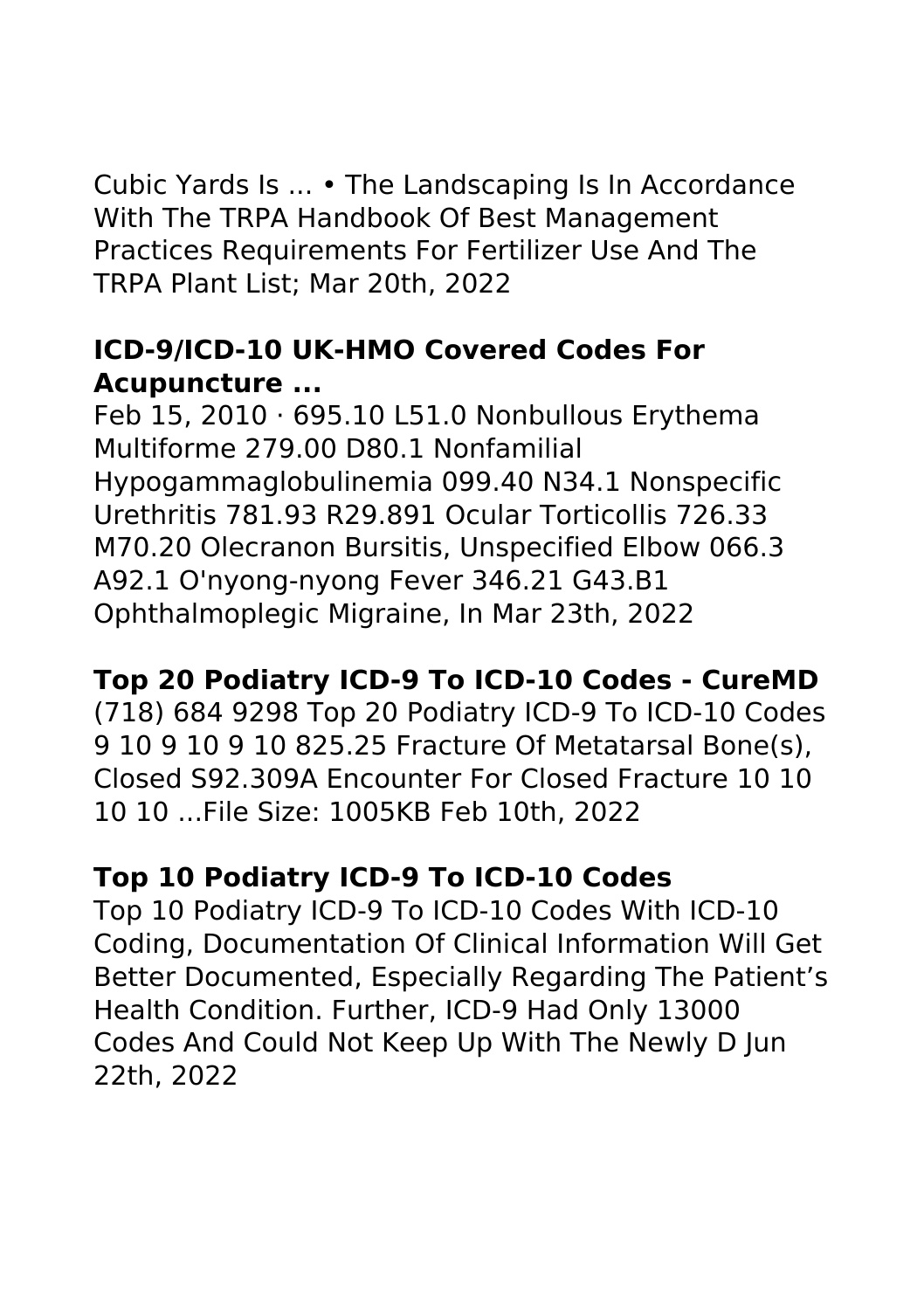# **ICD-9-CM To ICD-10 Common Codes For Endocrinology**

This List Is Intended To Assist Ordering Physicians In Providing ICD-10 Diagnostics Codes As Required By Medicare And Other Insurers. It Includes Some Commonly Found ICD-10 Codes. This List Was Compiled From The ICD-10-CM 2015 AMA Manual. A Current ICD-10-CM Book Should Be Used As A Co Mar 5th, 2022

## **ICD-9-CM And ICD-10-CM Common Codes For BRCA1 And …**

ICD-9-CM And ICD-10-CM Common Codes For BRCA1 And BRCA2 This List Is Intended To Assist Ordering Physicians In Providing ICD-10 Diagnostics Codes As Required By Medicare And Other Insurers. It Includes Some Commonly Found ICD-10 Codes. This List Was Comp Feb 13th, 2022

#### **ICD-9-CM To ICD-10 Common Codes For Cardiovascular Disease**

410.10 Myocardial Infarction, Acute, Anterior I21.09 412 Old Myocardial Infarction I25.2 413.9 I20.9 ICD-9 Code Diagnoses ICD-10 Code 414.00 I25.10 414.00 CAD I25.10 414.00 Coronary Artery Disease I25.10 414.01 ASHC, Coronary Artery I25.10 Metaboli Jun 22th, 2022

## **Top 20 Urology ICD-9 To ICD-10 Codes - CureMD**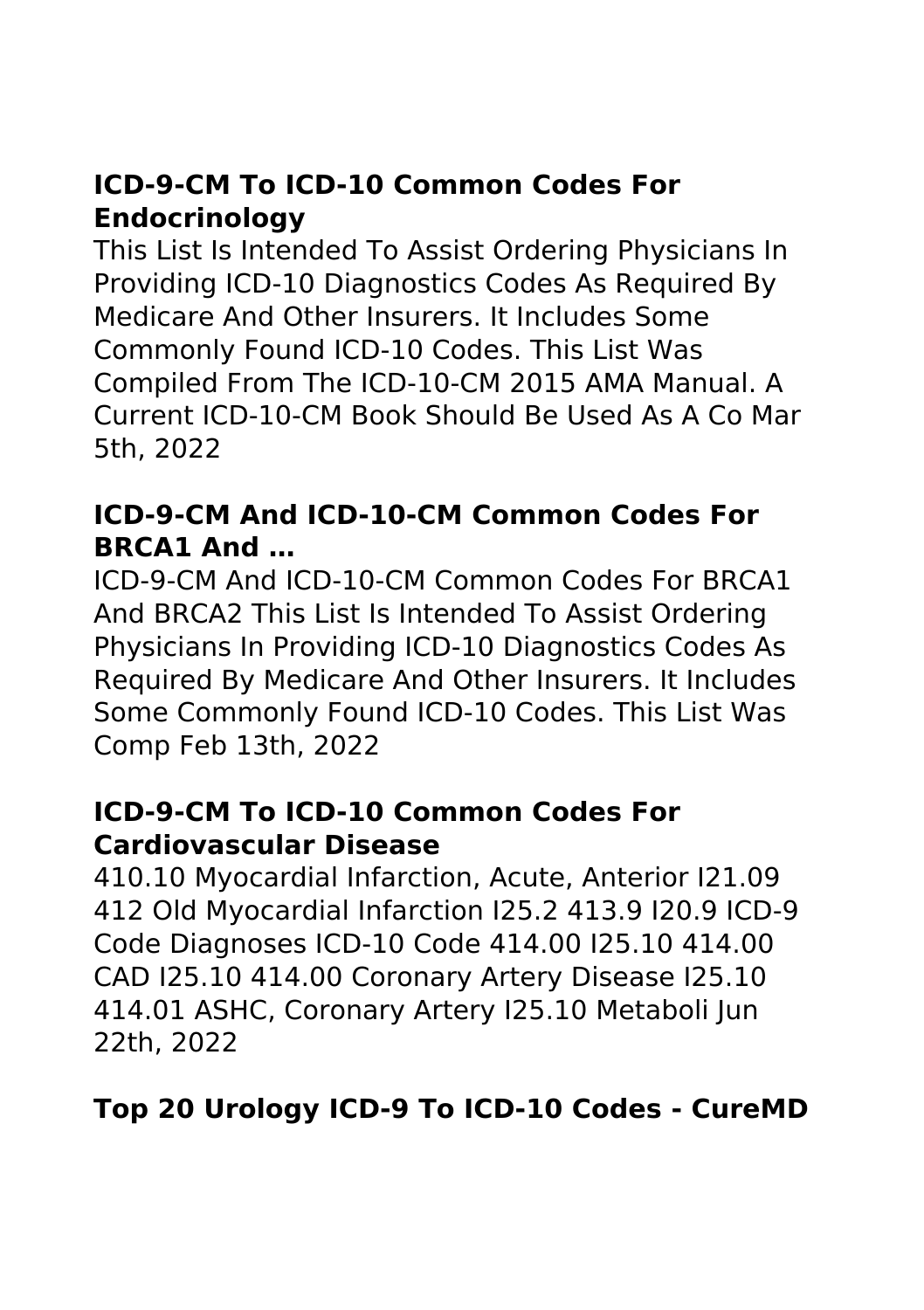Top 20 Urology ICD-9 To ICD-10 Codes 185 Malignant Neoplasm Of Prostate N40.1 Enlarged Prostate With Lower Urinary Tract Symptoms (LUTS)tt 10 N13.8 Other Obstructive And Re˜ux Uropathy 788.20 Retention Of Urine, Unspeci˚ed R33.9 Retention Of Urine, Unspeci˚ed R33.0 Drug Induced Retention Of Urine R33.8 Other Retention Of Urine 9 10 592.0 ... Jan 6th, 2022

## **Top 20 Podiatry ICD-9 To ICD-10 Codes**

Presented By Pulse Systems, Inc. Pulseinc.com 1.800.444.0882 X3 Top 20 Podiatry ICD-9 To ICD-10 Codes 10 10 10 9 782.3 Edema R60.0 Localized Edema R60.1 Generalized Edema R60.9 Edema, Unspeci˜ed 10 10 10 9 727.1 Bunion M20.10 Hallux Valgus (acquired), Unspeci˜ed Foot M20.11 Hallux Valgus (acquired), Right Foot M20.12 Hallux Valgus (acquired), Left Foot 10 May 15th, 2022

### **Supplementary Table S1. ICD-9 And ICD-10 Diagnosis Codes ...**

Supplementary Table S3. ICD-9 And ICD-10 Diagnosis Codes For Alzheimer's And Dementia, Anxiety And Depression, And Fall Diagnosis Code Description ICD Version ... F44 DISSOCIATIVE & CONVERSION DISORDERS 10 F54 PSYCHOL BEHVR FACTR D/O D Mar 15th, 2022

**ICD-9 And ICD-10 Common Codes -**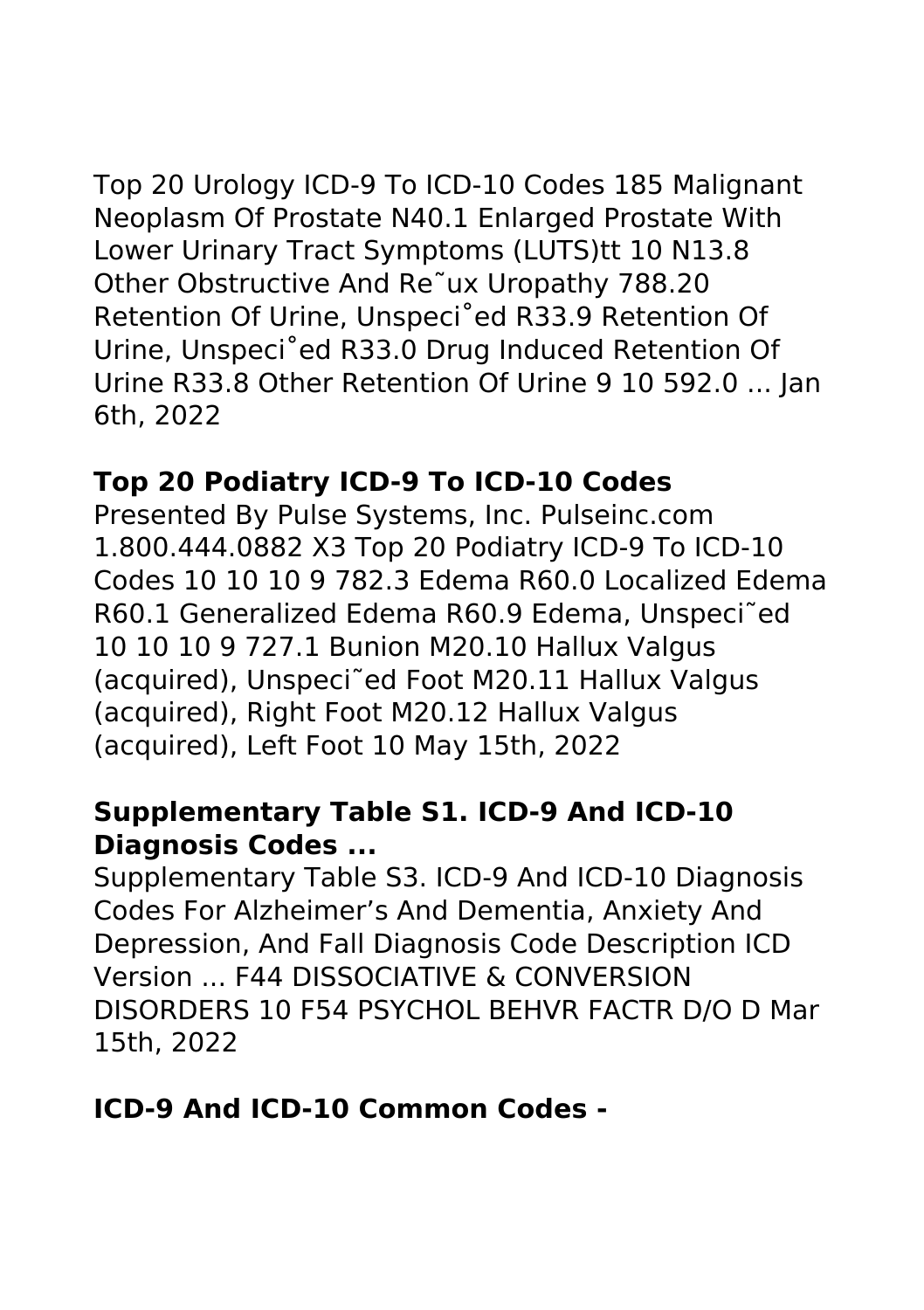# **Compunetlab.com**

(Polyneuropathy) Neuropathy E11.44 Type 2 Diabetes Mellitus With Other Diabetic Amyotrophy 250.90 Diabetes With Unspecified Complication, Type 2 Or Unspecified Type, Not Stated As Uncontrolled E11.8 Type 2 Diabetes Mellitus With Unspecified Complications 251.2 Hypoglycemia, Unspecified E16.2 Hypoglycemia, Unspecified Jun 2th, 2022

# **OB Mapping Codes From ICD-9 To ICD-10-2011**

ICD-9-CM To ICD-10-CMCode MapperCode Mapper 800-334-5724 Www.contexomedia.com 2011 ICD-9-CM ICD-10-CM ... Benign Essential Hypertension With Delivery 642.03 O10.011 Pre-existing Essential Hypertension Complicating Pregnancy, First Trimester O10 Apr 21th, 2022

### **TM ICD-9-CM And ICD-10-CM Common Codes For Allergy**

ICD-9-CM And ICD-10-CM Common Codes For Allergy Upper Respiratory Diseases (URD) Childhood Diseases ICD-9 Code Description ICD-10 Code URD 460 Acute Nasopharyngitis (Common Cold) J00 461 Acute Sinusitis Maxillary, J01.00 461.1 Acute Sinusitis Frontal, J01.10 461.2 Acute Sinusitis Ethmoidal, J01.20 461.3 Acute Sinusitis Sphenoidal, J01.30 461.8 Apr 13th, 2022

### **ICD-9-CM To ICD-10 Common Codes For Allergy**